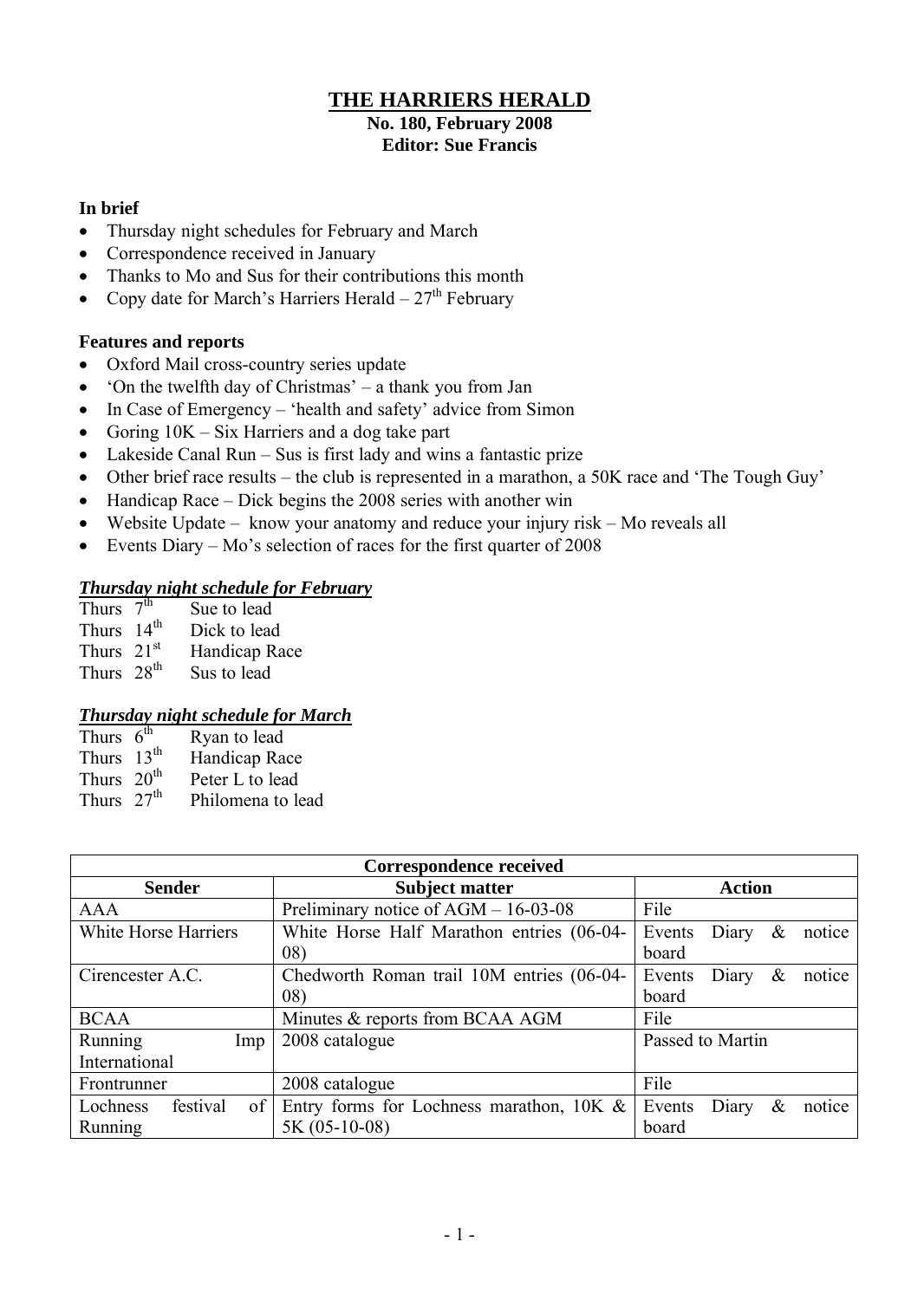## *Oxford Mail cross-country series 2007/2008*

#### **Next races:**

**Sunday 3 rd February, Cirencester Park:** Ladies (~3 miles) start 11:10; Men (~6 miles) start 11:40. **Sunday**  $2^{nd}$  **March, Horspath (Oxford):** Note the race order is altered for this one: Men ( $\sim$ 6 miles) start 11:10; Ladies (~3 miles) start 11:40.

Please arrive in plenty of time to find the Team Kennet 'base-camp' (somewhere near the race start area – look out for yellow vests with blue trim). You will need to collect a Team Kennet running vest and race number from a Team Kennet official.

Further details, maps to each venue, and results can be found at: <http://www.oxonxc.org/>

# *On The Twelfth Day of Christmas …*

#### **Jan**

… whilst disentangling dusty tree decorations, compiling this year's card list based upon greetings received, wondering whether I really wanted to be bothered to cook something complicated just to use up half-bottles of wine (then deciding it'd be cheaper simply to drink the dregs), hoovering up pine needles and glitter (most of which seemed to have found its way into Hannah's bed), emptying the fridge of turkey and sprout remains, and wondering what on earth I was expected to do with the crowds of lords, ladies, maids, drummers and pipers, let alone the flocks of assorted wild fowl, which my true love had sent to me (yep, there were quite a lot of dregs) I remembered with shame that I had missed the deadline for the January Harriers Herald in which my thank-you letter to you all should have appeared.

So, please accept my somewhat belated thanks for the box of Bendicks Mints which you kindly gave me at the 2007 Harriers' Christmas Meal, and particular thanks to Sue, various quiz-masters and my drivers, Simon and Amy, for making it such an enjoyable evening. Congratulations also go to Sue for her well-deserved 2007 Handicap Series victory and best wishes to all readers for all your 2008 events.

#### *In Case of Emergency* **Simon**

In the December 2007 issue of 'Strider' – the Long Distance Walkers Association (\*) magazine – there was an interesting article about something called the ICE Campaign and I thought I'd share it with you.

Most people have lots of numbers stored on their mobile phones, but only the owner of the phone knows which numbers belong to close family or friends. In the case of an accident, the people helping would have the phone but wouldn't necessarily know who to call.

The ICE 'In Case of Emergency' idea was thought up by a paramedic, Bob Brochtie, who apparently often encountered this problem when attending accidents (beats me why he was rifling through people's mobile phones rather then paramedicing, but there you go…).

All you need to do is store the number(s) of those who should be contacted in cases of emergency on your phone as ICE numbers. For multiple contacts store them as ICE1, ICE2, ICE3 and so on.

The ICE campaign is nationally recognised and as many people as possible are being encouraged to adopt this convention. It certainly seems to make sense.

(\*) Don't know about you, but I think there should be an apostrophe after "Walkers"…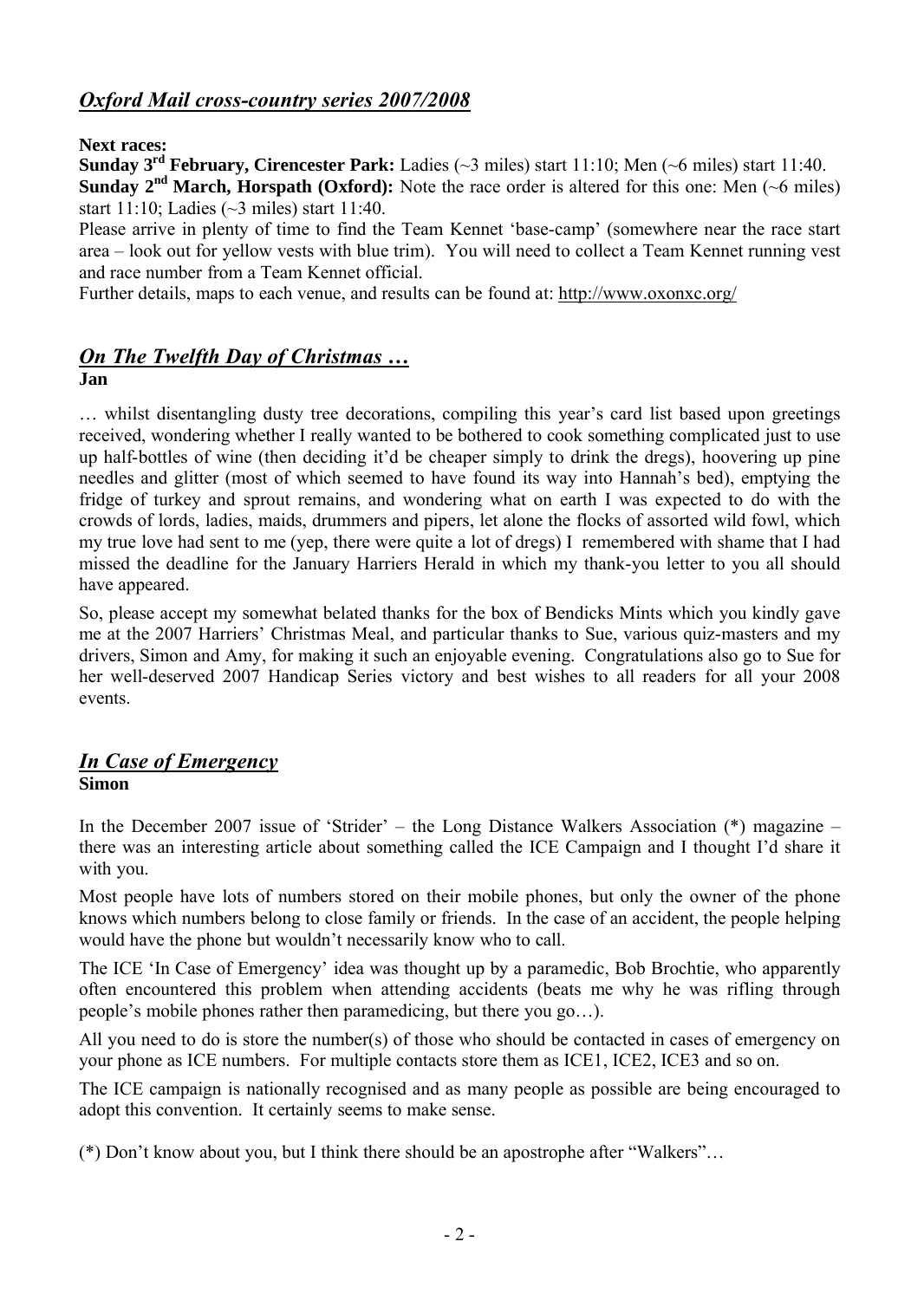# *Goring & Woodcote Lions 10K, 6 th January*

**Sue**

Six Harriers started their racing year with this well-organised but tough 10K. A nice steady downhill section to 5K is followed by 2K of undulations, before heading uphill for the final 3K. Martin was first Harrier home, with Sue finishing a couple of minutes later. Dick was taking part in his first 10K road race for a few years, and was pleased with his performance as he gained considerably on Sue up the final hill. Ryan was testing his injury, so decided to run round with his dog, Jenna. Ryan and Jenna tracked Sus all the way, and Jenna's efforts up the hill pulled Ryan ahead in the final stages – you'll have to bring Lance next time, Sus, six legs are clearly better than two. Lucy completed the Harriers contingent, finishing well inside the first half of the field. Ryan and Jenna (who, I believe, was first dog home) were interviewed and had their photo printed in the Henley Standard. Sue was also interviewed, but quickly cast aside when the reporter realised she was not third lady!

| 1 <sup>st</sup>     | Marcus Maxwell (Woodstock H)                   | 35:04 |
|---------------------|------------------------------------------------|-------|
| $23^{\text{rd}}$    | Martin                                         | 40:22 |
| 27 <sup>th</sup>    | Anne Stewart-Power (RRR, 1 <sup>st</sup> lady) | 40:42 |
| 41 <sup>st</sup>    | Sue                                            | 42:26 |
| $44^{\text{th}}$    | Dick                                           | 43:16 |
| $64^{\text{th}}$    | Ryan & Jenna                                   | 44:31 |
| $66^{\text{th}}$    | Sus                                            | 44:37 |
| $206^{\text{th}}$   | Lucy                                           | 52:15 |
| $451$ <sup>st</sup> | Last finisher                                  | 75:00 |
|                     |                                                |       |

# *Lakeside Canal Run, 27th January*

**Sus**

Though this is a commercial based race organised by 209events it is still worth doing because they are, well, yes – professionals so everything is very well organized. I also believe that for your  $\pounds$ 13 you do get good value for money. Apart from the notorious medal, you do get a chip time, bottled water half way and at the finish, plus if you fancy it "For goodness Shake" and as many you can drink (I got a bit sick of it after the  $3^{\text{rd}}$ ). And on top of that a table where you could help yourself to various SIS energy gels and drink powder.

The 8.2 miles route was brilliant. The first half was on a hilly road around the wooded countryside. At halfway we joined Basingstoke Canal where we passed a series of locks. Back up on the road again towards Deepcut and the finish line at the Lakeside Centre.

Apart from all the goodies at the finish they also had a big monitor where you could straight away plot your running number in and see the position you had achieved.

The presentation of prizes was exactly 12:00 as stated, presented by Mike Gratton (later I learned that he was the winner of London Marathon 25 years ago) and now comes the best – the prize for the first man and first woman was …. a pair of running shoes! What else can I say than; Lake Canal Run see you again next year!

| $1st$ Man:             | <b>Toby Lambert</b> | 42:48 | Winchester & District AC                         |
|------------------------|---------------------|-------|--------------------------------------------------|
| $1st$ Lady:            | Sus.                |       | 59:62 (or should I say 1:00:02) Compton Harriers |
| 356 finished the race. |                     |       |                                                  |

## *Race results in brief……..*

Dick competed in the very muddy multi-terrain 'Cold Christmas' to 'Good Easter' Marathon, finishing in 4:44. Meanwhile, Lucy completed a 50K race in Gloucestershire, and Ryan (and Rich too??) ran in 'The Tough Guy'.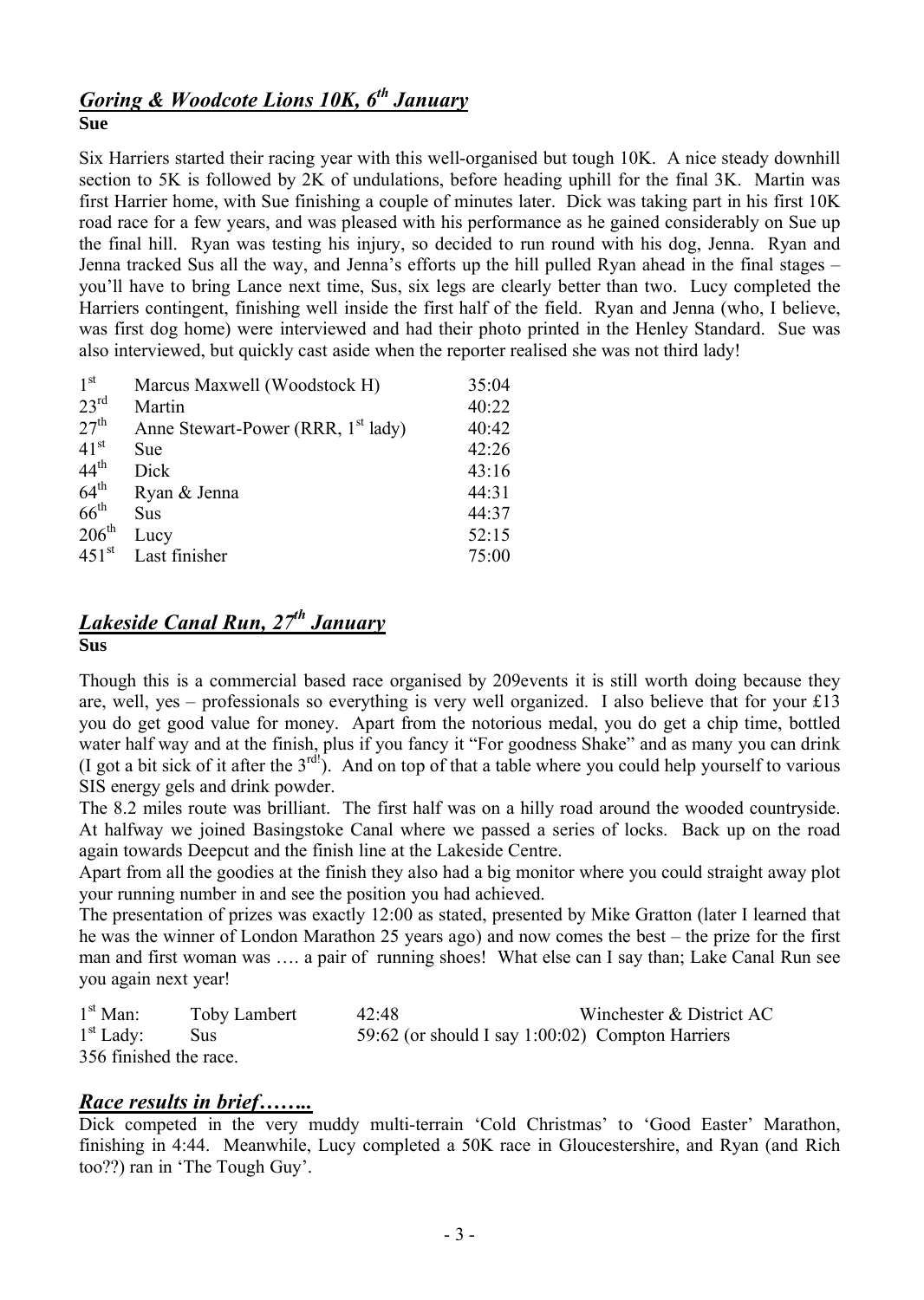#### *Handicap Race* **Sue**

The first Handicap Race of the 2008 series took place on a pleasant moonlit January evening. Eight regular Harriers were joined by new recruit John who, despite being made to run six times up Mayfield hill the previous Thursday, keenly returned for another week. Several of us recorded improvements on recent performances, the most notable being Dick who was 29 seconds under handicap. This gave him victory for the third successive month. Martin and Lucy were also well under handicap, with Martin snatching second spot from Lucy along the home stretch to record the evening's fastest time. A fantastically fast (and noisy!) sprint finish from Andy allowed him to catch and pass Sue along Burrell Road. Peter L continues to make his progressive return from injury and finished shortly after Sue. John started with Pete H, and this proved to work well, as John was able to follow Pete until Pete pulled away towards the finish. Nevertheless, John recorded a very respectable time for his first outing around the Handicap route. Finally, making a welcome return to the Handicap race, Kirsty finished just behind John.

Congratulations to Dick on his hat trick of wins, and thanks to Jan for timing. Mo recalls that both he and Kev have won three successive Handicap Races in the past, but we think that no one has ever won four in a row – there's a challenge for Dick. The next Handicap Race is scheduled for Thursday  $21<sup>st</sup>$ February.

| Pos                     | <b>Name</b> | <b>Start time</b> | <b>Finish time</b> | <b>Actual time</b> | Handicap       |
|-------------------------|-------------|-------------------|--------------------|--------------------|----------------|
|                         |             |                   |                    |                    | <b>Beaten?</b> |
|                         | Dick        | 3:24              | 15:31              | 12:07              | $-0:29$        |
| $\overline{2}$          | Martin      | 4:13              | 15:39              | 11:26              | $-0:21$        |
| 3                       | Lucy        | 1:26              | 15:43              | 14:17              | $-0:17$        |
| $\overline{\mathbf{4}}$ | Andy        | 4:11              | 15:52              | 11:41              | $-0:08$        |
| 5                       | <b>Sue</b>  | 4:07              | 15:54              | 11:47              | $-0:06$        |
| 6                       | Peter L     | 3:57              | 16:00              | 12:03              | 0:00           |
| 7                       | Pete H      | 2:44              | 16:19              | 13:35              | $+0:9$         |
| 8                       | John        | 2:44              | 16:33              | 13:49              | $+0:33$        |
| 9                       | Kirsty      | 1:05              | 16:39              | 15:34              | $+0:39$        |

The rules and scoring for the 2008 Handicap series will be the same as those used last year, with the exception that an individual's best six scores will be used to determine the final results (best seven scores were used in 2007).

| Pos.             | <b>Name</b> | <b>Race points</b> |                  |                          |                  |      |                          |                          |      |                          |                |
|------------------|-------------|--------------------|------------------|--------------------------|------------------|------|--------------------------|--------------------------|------|--------------------------|----------------|
|                  |             | Race               | Race             | Race                     | Race             | Race | Race                     | Race                     | Race | Race                     | <b>Total</b>   |
|                  |             | 1                  | $\boldsymbol{2}$ | 3                        | $\boldsymbol{4}$ | 5    | 6                        | 7                        | 8    | 9                        |                |
| $\mathbf 1$      | Dick        | 7                  | -                | -                        | -                | -    | $\overline{\phantom{a}}$ | $\overline{\phantom{a}}$ | -    |                          | 7              |
| $\overline{2}$   | Martin      | 6                  |                  |                          |                  |      | -                        | $\overline{\phantom{0}}$ | -    |                          | 6              |
| $\mathbf{3}$     | Lucy        | 5                  | -                | -                        | -                | -    | -                        | $\overline{\phantom{a}}$ | -    | $\overline{\phantom{a}}$ | 5              |
| $\boldsymbol{4}$ | Andy        | 4                  | -                | $\overline{\phantom{0}}$ | -                | -    | $\overline{\phantom{0}}$ | $\overline{\phantom{a}}$ | -    |                          | 4              |
| 5                | Sue         | 3                  | -                | -                        | ۰                | -    | -                        | $\blacksquare$           | -    |                          | 3              |
| 6                | Peter L     | $\overline{2}$     | -                |                          |                  |      | -                        | -                        | ۰    |                          | $\overline{2}$ |
| $\overline{7}$   | Pete H      |                    |                  |                          |                  |      | -                        | $\overline{\phantom{0}}$ | ۰    |                          |                |
| 8                | John        |                    |                  |                          |                  |      |                          | -                        |      |                          | 1              |
| 9                | Kirsty      |                    |                  |                          |                  |      |                          |                          |      |                          |                |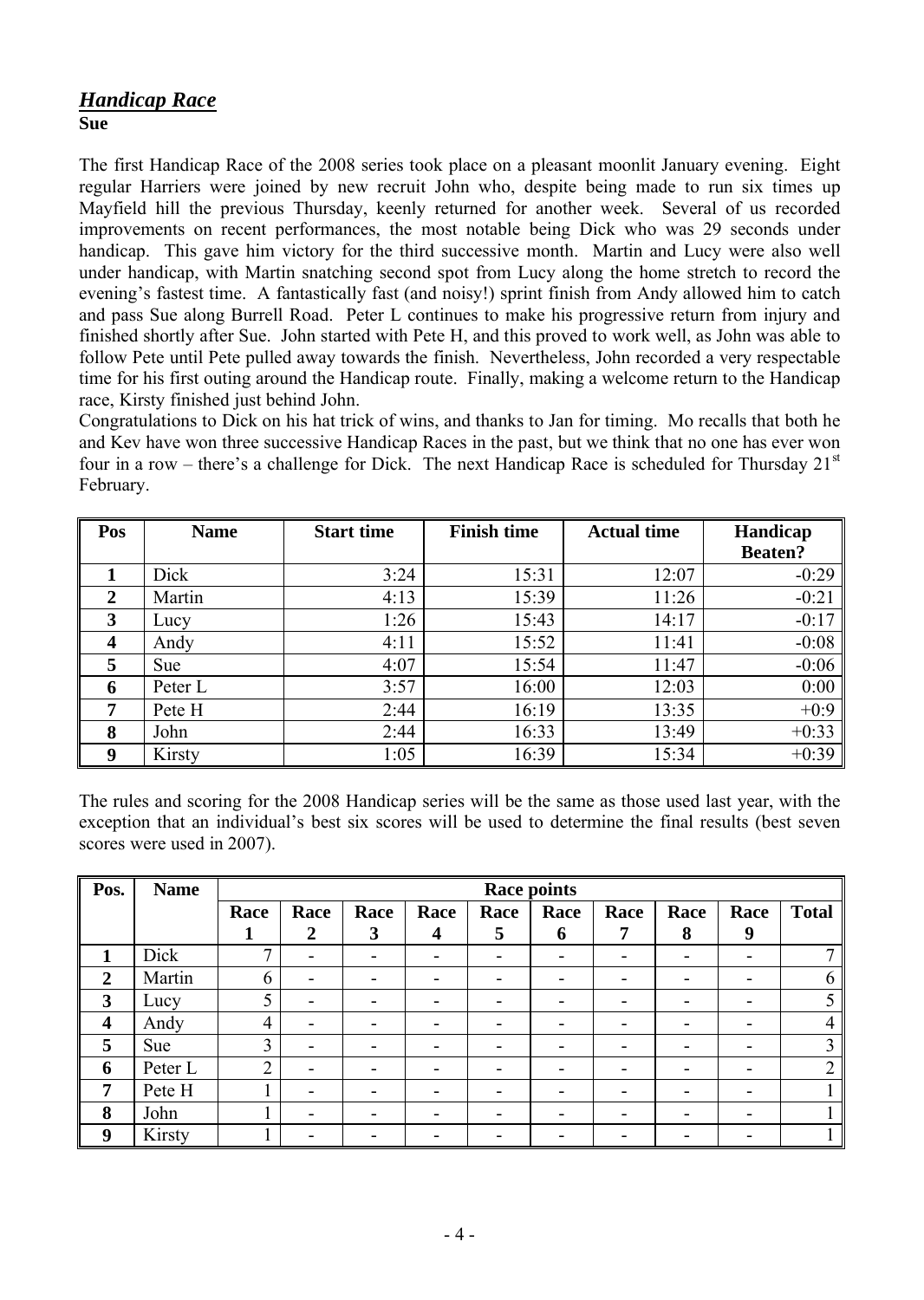#### *Website update… http://www.comptonharriers.org.uk* **Mo**

I will be updating the website this weekend by including the option to download the files sent to me by Lucy which relate to the route for the 20 mile Downland Challenge. For those of you who don't already know, Martin ran the route last weekend wearing his Garmin 305 and Lucy has produced the files for uploading into Google Earth (for a pictorial view of the course) and also the database files for loading into other GPS devices.

My link of the month for February is [http://www.shoeguide.co.uk](http://www.shoeguide.co.uk/) which provides essential information on every training shoe you need to know about … a must for all shoe hoarders!!

This month's short article is about the various body parts involved in running and how they can be damaged during training and competition. A good knowledge and understanding of the body's anatomy should help to reduce the risk of injury.

**Bones** provide the main body framework of the body and are composed of a thick, dense outer layer which cover an inner honeycomb-like matrix of porous bone containing marrow and blood vessels to provide essential nutrition. Every bone has evolved to maximise lightness, efficiency and strength and childhood flexibility largely disappears with age. Bones are surrounded by a layer of fibrous tissue, the periosteum, which, has a good nerve supply and is very sensitive.

*Common damage:* When a bone is broken, nearby blood vessels are also damaged; when bones heal, a tissue called callus is formed, which remoulds into normal bone but is often thicker and stronger than the original bone which should prevent another fracture should you have a similar accident again. Runners are plagued by the stress fracture – to picture one, think of a crack in a china cup. The fracture occurs as a result of overuse and repeated stress to a bone, and the broken surfaces are only held together by surface tension and the surrounding tissues. You'll probably become aware of a stress fracture by experiencing 'crescendo pain', which starts when you run, increases to reach a peak, and only eases when you stop. Doctors often have to make a diagnosis from your history, as x-rays show little in the early stages, and scans and other investigations are extremely expensive. The risk with a stress fracture is that a minor knock may upset the unsteady equilibrium and cause a complete fracture, which takes twice as long to heal. The cure for stress fractures is simply …. rest!

**Joints** between bones are limited in their direction and range of movement by the shape of the adjoining surfaces. These are covered by cartilage, the smooth finish of which is lubricated by synovial fluid, secreted within the joint to give almost frictionless movement. Any reduction in a joint's range or motion will decrease its efficiency and hence can only slow the runner.

*Common damage:* Runners experiencing knee pain should be aware that this can often be caused by training errors (usually too much exercise too soon), misalignment of the hip or the extensor mechanism including the patella and the feet, deficiencies in strength and flexibility, ill-fitting shoes and uneven training surfaces.

**Muscles** come in various forms, but those which link bone are composed of microscopically striated (streaked) tissues, which contain fast- or slow-twitch fibres. If the muscle is joined to bone at each end, muscle contraction will bring the bones together, and an opposing single muscle or group of muscles will reverse the action when it receives the signal to do so.

*Common damage:* Muscles are richly supplied with blood vessels, so they bleed freely when injured, but also heal rapidly. If you completely rupture a muscle, others will often take over its role and allow you to function reasonably normally, despite the fact that your limbs will look unbalanced. These muscles will strengthen and grow, so you will lose little – if any – strength.

It is important not to work an injured muscle too vigorously in the early stages, as fresh bleeding can cause the bruise to calcify and lose elasticity.

*Avoiding Injury:* Warm up thoroughly at the beginning of every workout. Beginning with light activity warms and lubricates the muscles, making the fibres less prone to tearing during the more intense portion of the workout.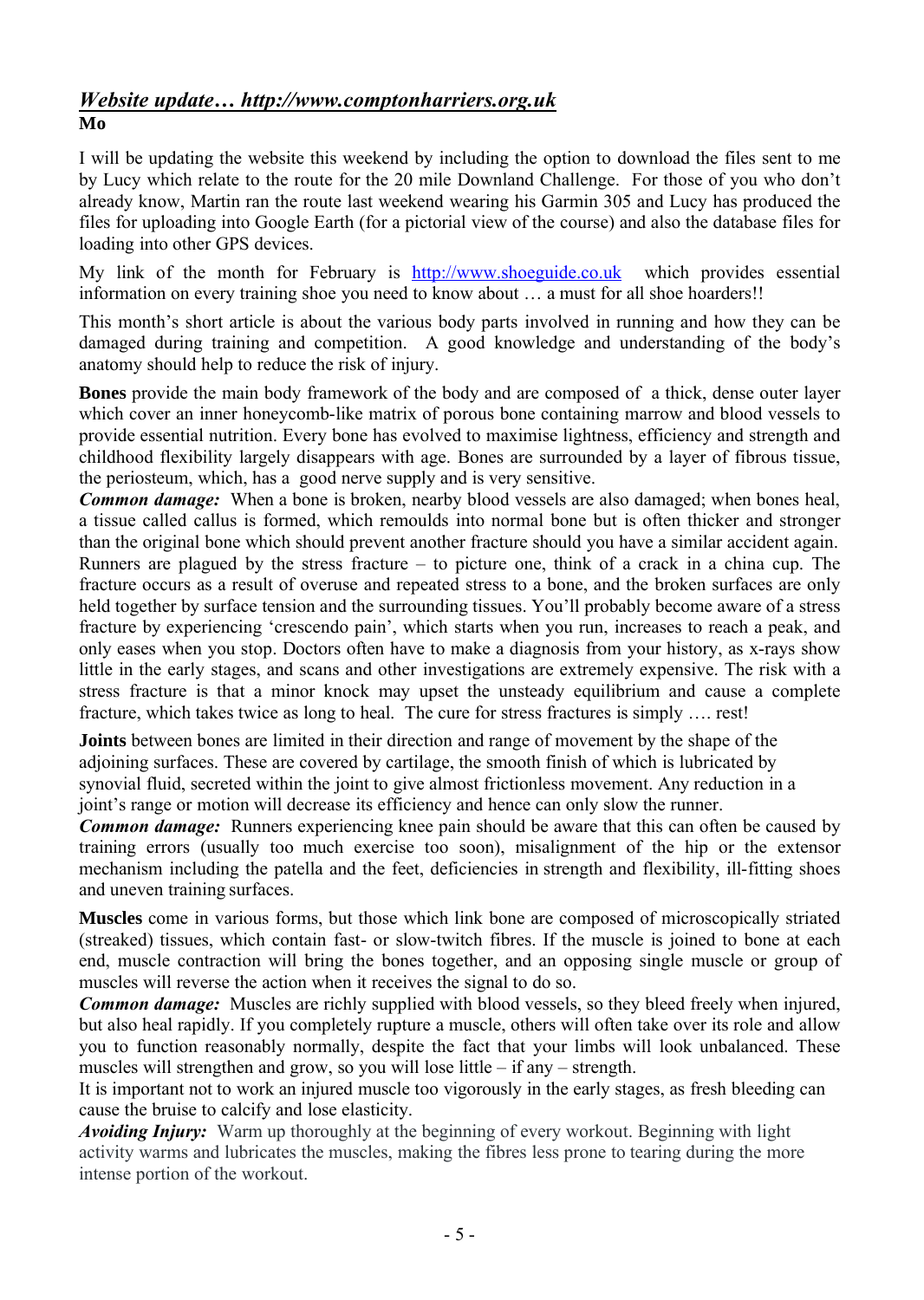Run on soft surfaces as much as possible. The greater the impact forces your body is forced to repetitively absorb, the more damage your muscles and connective tissues will incur.

Don't overdo your long and high-intensity workouts. Develop a feel for how long your body can go in a workout without being hobbled the next day. Muscle damage and soreness manifests itself in direct proportion to how much you work your muscles beyond what they are accustomed to.

Increase training workload very gradually. The more slowly you add volume or intensity to your training, the smaller will be the gap between what your muscles are accustomed to and what you require them to do each week. The gradual overload method is not just the best way to minimise muscle soreness throughout the training process but is also the best way to achieve a maximum fitness peak: the slower you build, the longer you can keep building.

Cool down thoroughly after high-intensity workouts. Circulation is the primary means by which the muscles repair themselves after intense exercise. Finishing workouts with low-intensity activity keeps circulation levels up without further damaging muscle fibres and thereby kick-starts the recovery process.

Spread out your key workouts during the week. This will prevent muscle damage and soreness from accumulating. Consider doing at least one active recovery workout per week in a non-impact discipline such as bicycling or deep-water running. A growing number of elite runners now perform one or more deep-water running (simulated running in the deep end of a pool aided by a floatation device) workouts every week for active recovery.

**Ligaments and Tendons:** Ligaments are formed of fibrous collagen and serve to loosely join bones. They are generally inelastic and do not stretch. Only if subjected to prolonged strain will they elongate, which results in hypermobility. The classic runner's example is the flat foot, which inevitably worsens with both increasing age and mileage!

Tendons join muscle to bone and to prevent friction, they may have a sheath of synovium which provides lubrication. White and shiny but thinner than muscle, tendons are immensely strong but suffer from a relatively poor blood supply, which can delay or prevent healing if they are damaged.

*Common damage:* Injuries to ligaments and tendons tend to behave in much the same way as muscle injuries, though they're slower to heal because of poorer blood supplies. This causes special problems for runners, and healing and rehabilitation must be carefully supervised to optimise recovery times. Initially following an injury to your knee or ankle you should treat the injury with rest, ice, compression, and elevation. You should rest your knee or ankle by not placing weight on it. You may use crutches to help you walk. Applying ice packs immediately to your injury can help reduce pain and swelling. In some cases, a brace may be recommended to immobilise and support the injury. However, a serious tear can generally only be repaired by surgery.

#### *Avoiding injury:*

- o Take sufficient time to warm up and cool down,
- o Stretch your muscles after your warm-up exercises.
- o Only stretch a muscle to the point of mild discomfort. If it hurts, you're pushing too hard ease off.
- o Don't bounce. Instead, hold the stretch for around 10 to 30 seconds.
- o Stretch opposing muscle groups one after the other. For example, stretch your quadriceps (muscles on the front of the thigh) then stretch the hamstrings (muscles on the back of the thigh).
- o Remember to keep breathing normally as you stretch.

(Mo – Jan 2008)